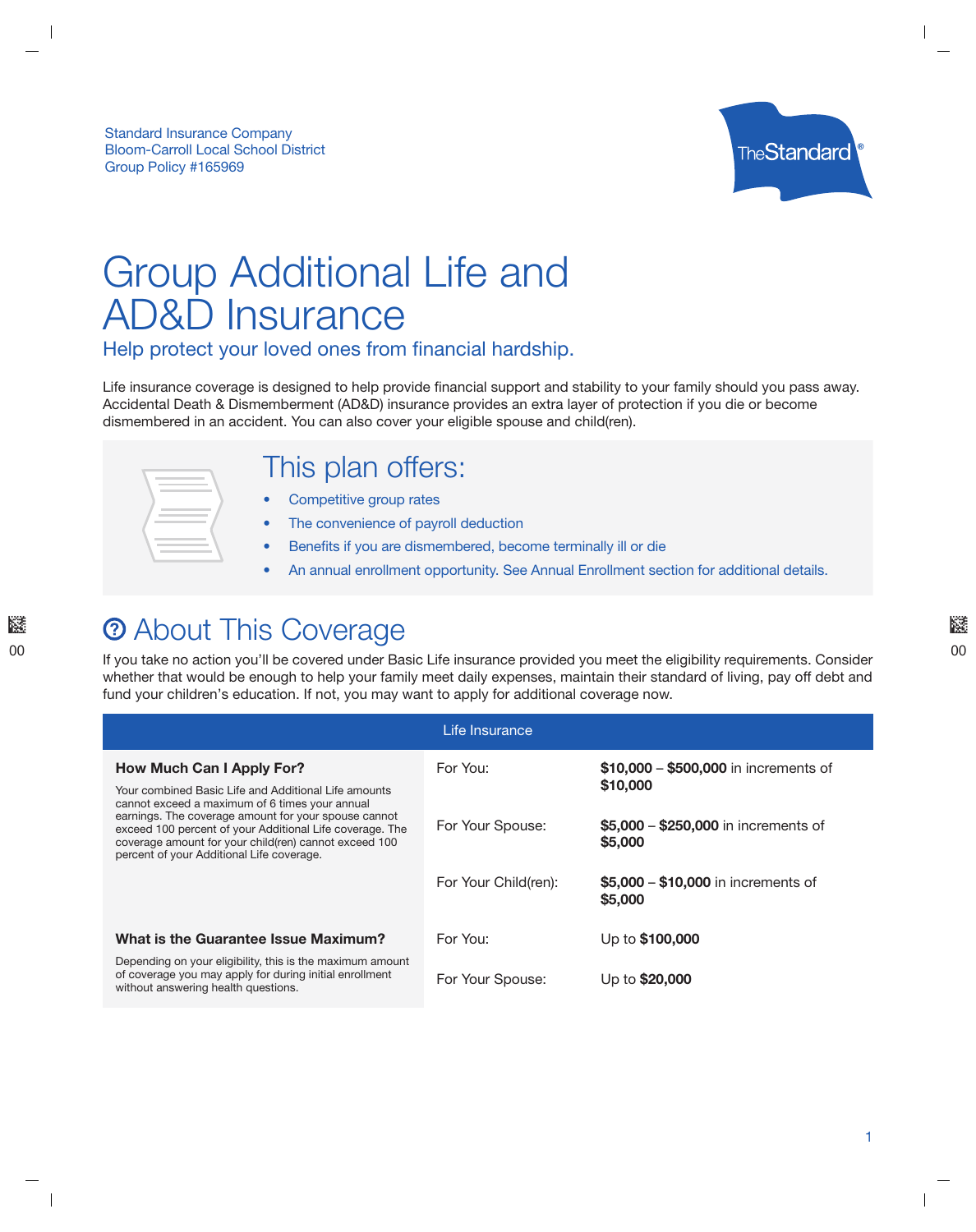| AD&D Insurance<br>The benefit is paid if you or your spouse are seriously injured or pass away as a result of a covered accident. |                  |                                                                                                                      |  |  |  |
|-----------------------------------------------------------------------------------------------------------------------------------|------------------|----------------------------------------------------------------------------------------------------------------------|--|--|--|
| <b>What Does My AD&amp;D Benefit Provide?</b><br>Note: You can't buy more coverage for your spouse than<br>you buy for yourself.  | For You:         | If you elect AD&D insurance coverage,<br>the benefit amount is the same as the<br>Additional Life insurance benefit. |  |  |  |
|                                                                                                                                   | For Your Spouse: | If you elect AD&D insurance coverage,<br>the benefit amount is the same as the<br>Dependents Life insurance benefit. |  |  |  |
| Keep in mind that the amount payable for certain losses is less than 100 percent of the AD&D insurance benefit.                   |                  |                                                                                                                      |  |  |  |

See the Important Details section for more information, including requirements, exclusions and definitions.

### Annual Enrollment

#### During Bloom-Carroll Local School District's Annual Enrollment Period

For You. If you are currently enrolled in Additional Life insurance for an amount less than \$100,000, you may elect to increase your coverage by one or two increments of \$10,000 annually, up to, but not to exceed, the guarantee issue amount of \$100,000 without having to answer health questions. If you are not currently enrolled in Additional Life insurance, you may elect to increase your coverage by one or two increments of \$10,000 annually, up to, but not to exceed, the guarantee issue amount of \$100,000 without having to answer health questions.

For Your Spouse. If your spouse is currently enrolled in Dependents Life insurance for an amount less than \$20,000, you may elect to increase coverage by one or two increments of \$5,000 annually, up to, but not to exceed, the guarantee issue amount of \$20,000 without having to answer health questions. If your Spouse is not currently enrolled in Dependents Life insurance, you may elect to increase coverage by one or two increments of \$5,000 annually, up to, but not to exceed, the guarantee issue amount of \$20,000 without having to answer health questions.

For Your Child(ren). If your child(ren) is/are currently enrolled in Dependents Life insurance for an amount less than \$10,000, you may elect to increase coverage by one or two increments of \$5,000 annually, up to the maximum coverage amount of \$10,000 without having to answer health questions. If your child(ren) is/are not currently enrolled in Dependents Life insurance, you may elect coverage up to the maximum coverage amount of \$10,000 without having to answer health questions.

If you, and/or your spouse and/or your child(ren) were previously declined coverage by The Standard, you, and/or your spouse and/or your child(ren) will need to submit a medical history statement in order to apply for any amount of coverage during the Annual Enrollment period. Visit www.standard.com/mhs to complete and submit a medical history statement online.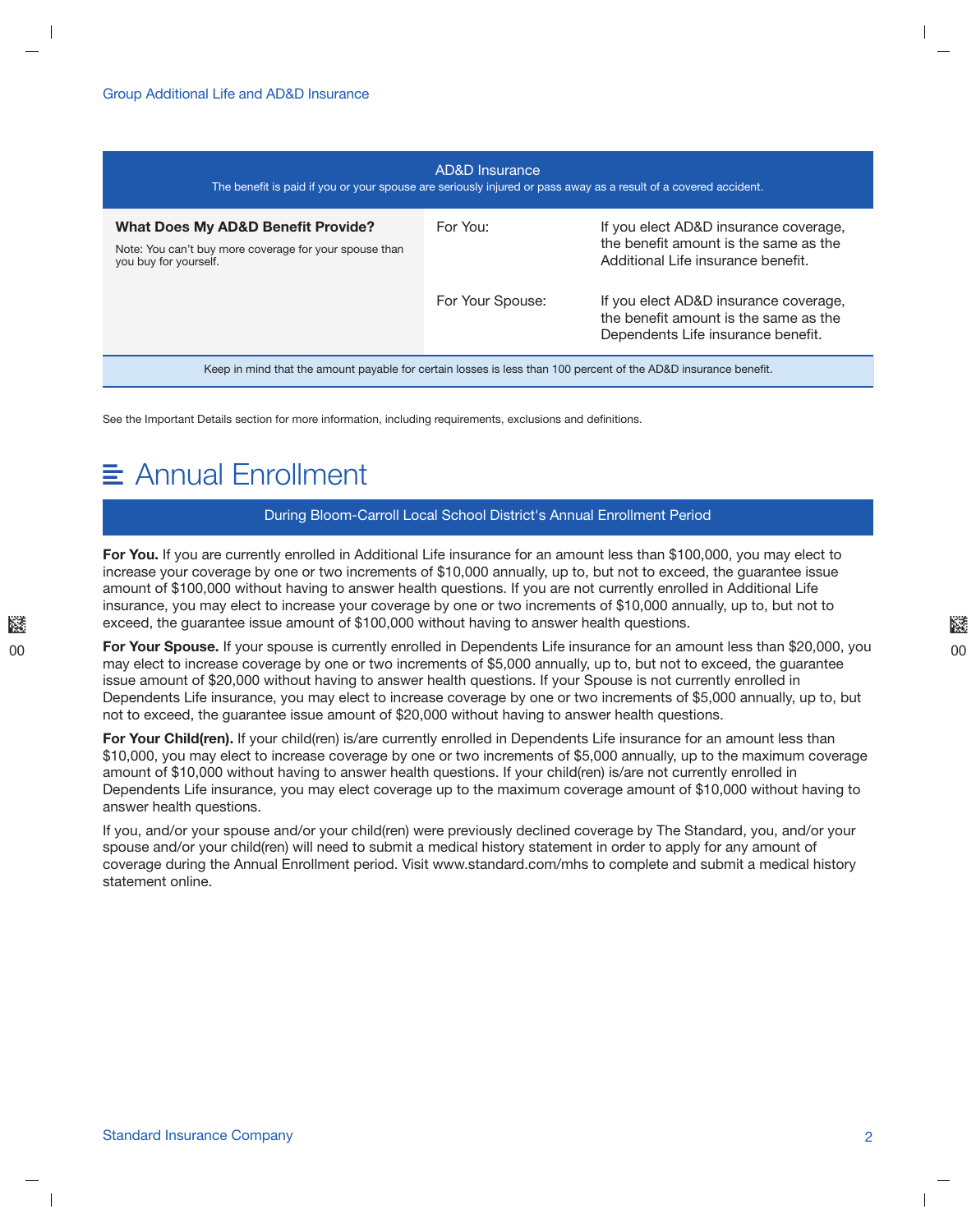## Additional Feature

### Life Insurance

Accelerated Benefit **If** you become terminally ill, you may be eligible to receive up to 75 percent of your combined Basic and Additional Life benefit to a maximum of \$500,000.

### How Much Life Insurance Do You Need?

After a serious accident or death in the family, there are many unexpected expenses. Your benefits could help your family pay for:

- Outstanding debt
- Burial expenses
- Medical bills
- Your children's education
- Daily expenses

To estimate your insurance needs, you'll need to consider your unique circumstances. Use our online calculator at www.standard.com/life/needs.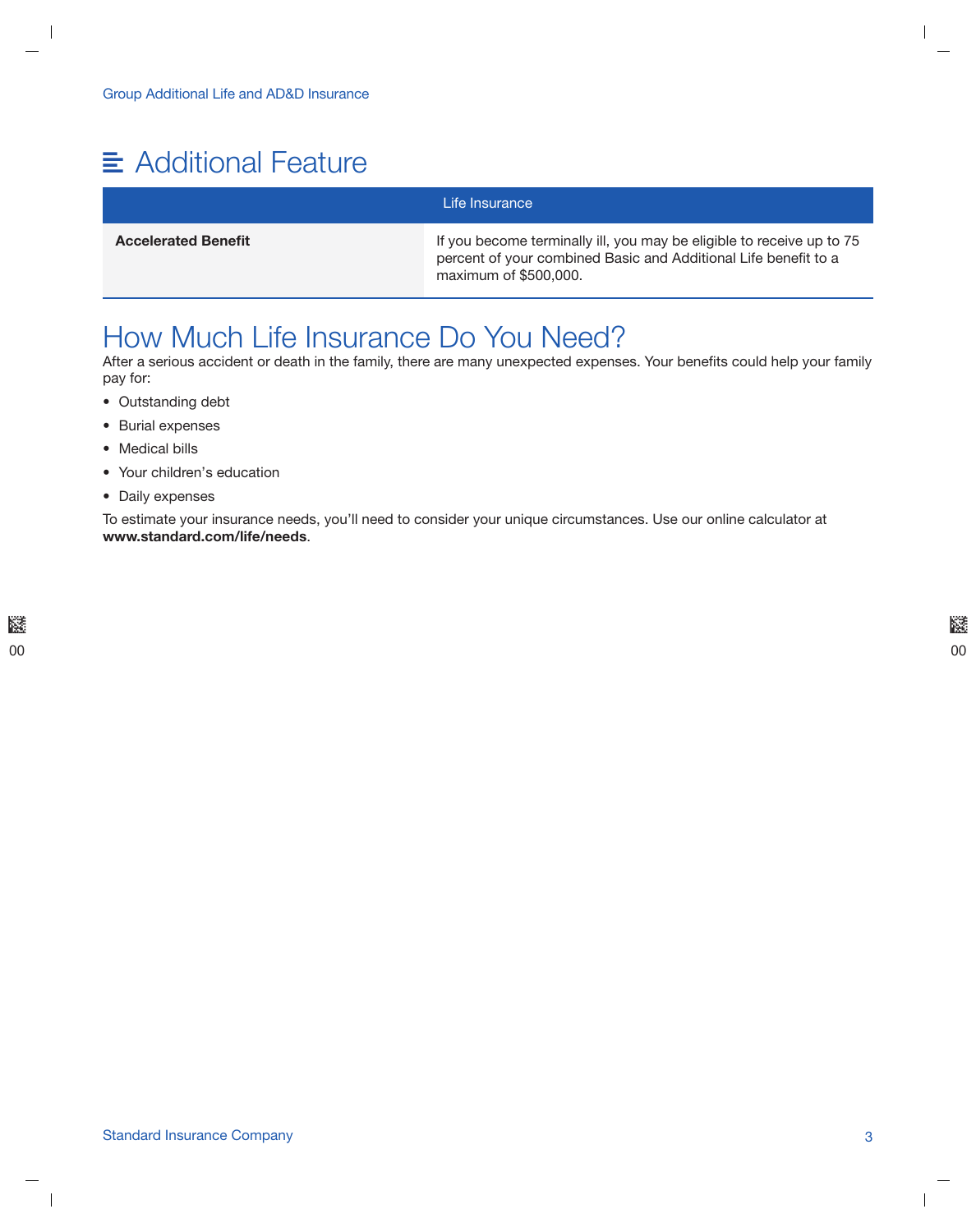### **<sup>®How Much Your Coverage Costs**</sup>

Your Basic Life insurance is paid for by Bloom-Carroll Local School District. If you choose to purchase Additional Life coverage, you'll have access to competitive group rates, which may be more affordable than those available through individual insurance. You'll also have the convenience of having your premium deducted directly from your paycheck. How much your premium costs depends on a number of factors, such as your age and the benefit amount.



If you buy coverage for your spouse, your monthly rate is shown in the table below. Use the same formula to calculate the premium that you used for yourself, but use your age and your spouse's rate.

If you buy Dependents Life coverage for your child(ren), your monthly rate is \$0.155 per \$1,000, no matter how many children you're covering.

| Age<br>(as of July 1) | Your Rate*<br>(Per \$1,000<br>of Total Coverage) | <b>Your Spouse's Rate**</b><br>(Per \$1,000<br>of Total Coverage) |
|-----------------------|--------------------------------------------------|-------------------------------------------------------------------|
| < 30                  | \$0.030                                          | \$0.046                                                           |
| $30 - 34$             | \$0.039                                          | \$0.055                                                           |
| $35 - 39$             | \$0.055                                          | \$0.068                                                           |
| $40 - 44$             | \$0.084                                          | \$0.105                                                           |
| $45 - 49$             | \$0.134                                          | \$0.158                                                           |
| $50 - 54$             | \$0.211                                          | \$0.248                                                           |
| $55 - 59$             | \$0.341                                          | \$0.411                                                           |
| $60 - 64$             | \$0.438                                          | \$0.632                                                           |
| 65-69                 | \$0.690                                          | \$1.032                                                           |
| $70+$                 | \$1.169                                          | \$1.704                                                           |

\*If you elect AD&D insurance with your Additional Life insurance, your monthly AD&D rate is \$0.02 per \$1,000 of AD&D benefit added to the above rates.

\*\*If you elect AD&D insurance with your Dependents Life insurance for your spouse, your spouse's monthly AD&D rate is \$0.02 per \$1,000 of AD&D benefit added to the above rates.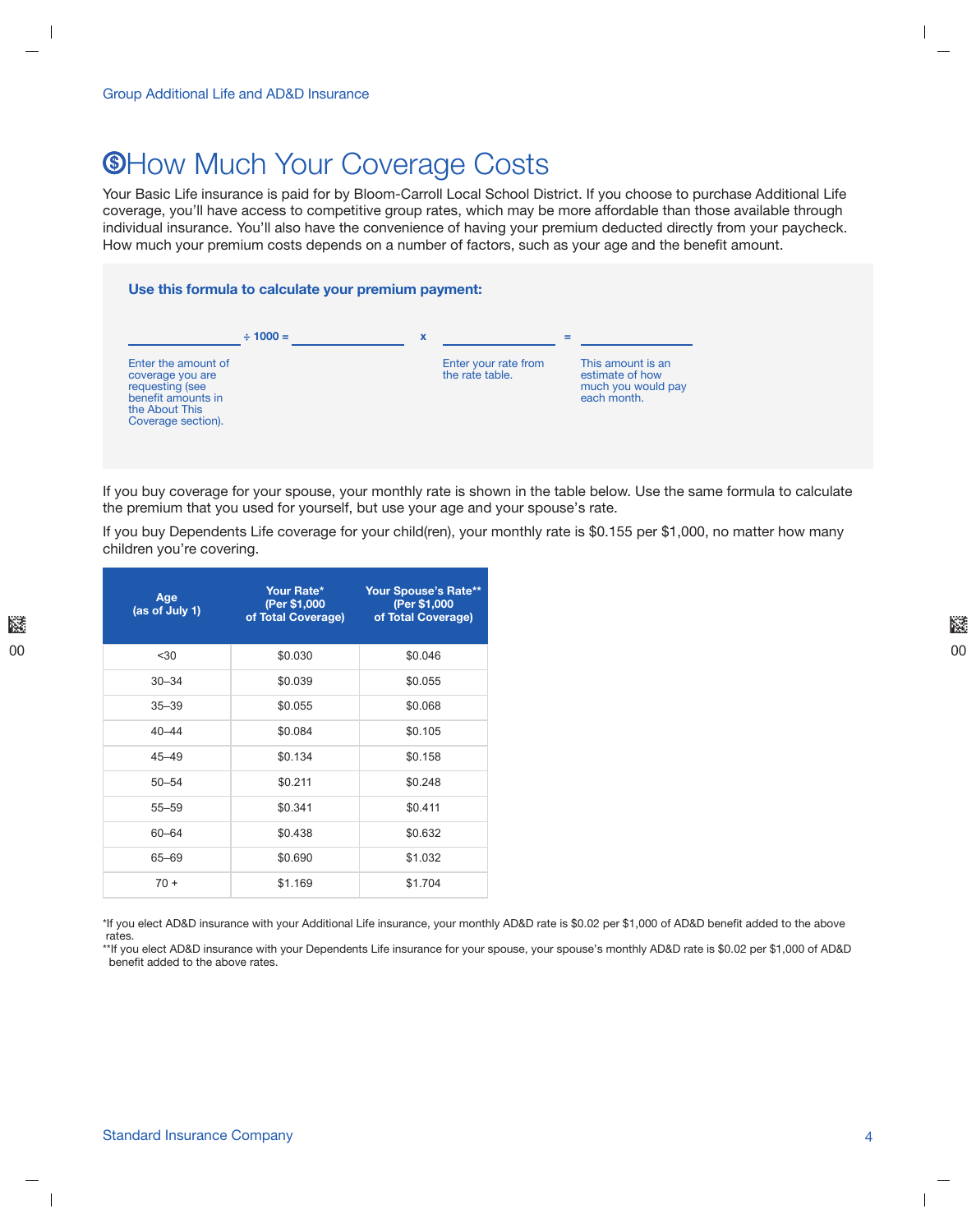### Important Details Here's where you'll find the nitty-gritty details about the plan.

#### Life and AD&D Insurance Eligibility Requirements

To be eligible for coverage, you must be:

- An active employee of Bloom-Carroll Local School **District**
- Regularly working at least 20 hours per week
- Insured for Basic Life insurance through The Standard

Temporary and seasonal employees, full-time members of the armed forces, leased employees and independent contractors are not eligible.

If you buy Additional Life insurance for yourself, you may also buy Life coverage for your eligible children and/or spouse. This is called Dependents Life insurance. If you buy Additional Life insurance for yourself, you may also buy AD&D insurance. If you buy AD&D insurance for yourself, you can also buy AD&D insurance for your spouse. You can choose to cover your spouse, meaning a person to whom you are legally married. You may also choose to cover your child. Child means your child from live birth through age 25. Your child cannot be insured by more than one employee. Your spouse or child(ren) must not be full-time member(s) of the armed forces. You cannot be insured as both an individual and a dependent.

#### Medical Underwriting Approval for Life Coverage

Required for:

- Coverage amounts higher than the guarantee issue maximum amount
- All late applications (applying 31 days after becoming eligible)
- Requests for coverage increases
- Reinstatements
- Eligible but not insured under the prior life insurance plan

Visit www.standard.com/mhs to submit a medical history statement online.

#### Coverage Effective Date for Life Coverage

To become insured, you must

- Meet the eligibility requirements listed in the previous sections,
- Serve an eligibility waiting period\*,
- Receive medical underwriting approval (if applicable),
- Apply for coverage and agree to pay premium, and
- Be actively at work (able to perform all normal duties of

your job) on the day before the insurance is scheduled to be effective.

If you are not actively at work on the day before the scheduled effective date of your insurance, including any optional coverages, your insurance will not become effective until the day after you complete one full day of active work as an eligible employee. Contact your human resources representative or plan administrator for further information about the applicable coverage effective date for your coverage, including any optional coverages.

\*Defined as date you become a member

#### Life Insurance Waiver of Premium

Your Life premiums may be waived if you:

- Become totally disabled while insured under this plan,
- Are under age 60, and
- Complete a waiting period of 180 days.

If these conditions are met, your Life insurance coverage may continue without cost until age 65, provided you give us satisfactory proof that you remain totally disabled.

#### Life and AD&D Insurance Portability

If your insurance ends because your employment terminates, you may be eligible to buy portable group insurance coverage from The Standard.

#### Life Insurance Conversion

If your insurance reduces or ends, you may be eligible to convert your existing Life insurance to an individual life insurance policy without submitting proof of good health.

#### Life Insurance Exclusions

Subject to state variations, you and your dependents are not covered for death resulting from suicide or other intentionally self-inflicted injury, while sane or insane. The amount payable will exclude amounts that have not been continuously in effect for at least two years on the date of death.

#### AD&D Benefits

If you elect AD&D insurance, the amount of the AD&D benefit is equal to the amount payable for your or your spouse's Life benefit on the date of the accident. For all other covered losses, the amount is shown as a percentage of the amount payable for the benefit on the date of the accident. No more than 100 percent of the AD&D benefit will be paid for all losses resulting from one accident.

#### Standard Insurance Company 5